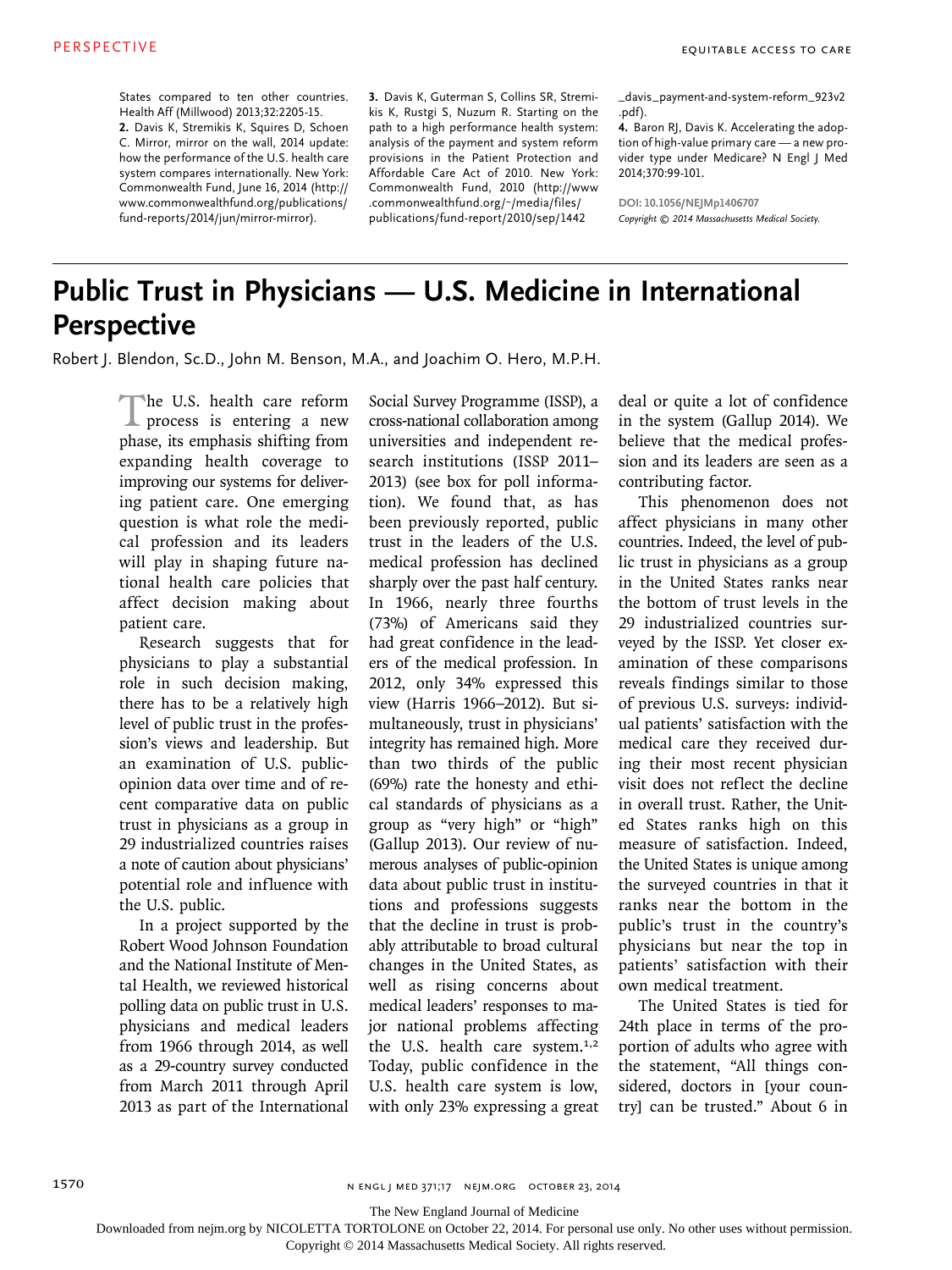10 U.S. adults (58%) agree with this statement, as compared with more than three fourths in Switzerland (83%), Denmark (79%), the Netherlands (78%), and Britain (76%) (ISSP 2011–2013) (see table).

Part of the difference may be related to the lack of a universal health care system in the United States. However, the countries near the top of the international trust rankings and those near the bottom have varied coverage systems, so the absence of a universal system seems unlikely to be the dominant factor.

By contrast, the United States ranks third in terms of the proportion of adults who say they were completely or very satisfied

## **Opinion Polls on Public Trust in Physicians.**

## **Gallup polls**

December 5–8, 2013 (http://www.gallup.com/ poll/1654/honesty-ethics-professions.aspx) June 5–8, 2014 (http://www.gallup.com/ poll/171710/public-faith-congress-falls-again -hits-historic-low.aspx)

#### **Harris Interactive polls**

1966 through April 9–17, 2012 (http://www .harrisinteractive.com/NewsRoom/ HarrisPolls/tabid/447/mid/1508/ articleId/1068/ctl/ReadCustom%20Default/ Default.aspx)

#### **International Social Survey Programme survey (ISSP)**

- March 2011 through April 2013 (International Social Survey Programme Research Group. Health and Health Care — ISSP 2011. Cologne, Germany: GESIS Data Archive, 2013. ZA5800 Data file version 2.0.0. DOI: 10.4232/1.11759.)
- **National Public Radio/Robert Wood Johnson Foundation/Harvard School of Public Health (NPR/RWJF/HSPH)**
- March 5–25, 2012 (http://www.rwjf.org/content/ dam/farm/reports/surveys\_and\_polls/2012/ rwjf72963)
- **Robert Wood Johnson Foundation/Harvard School of Public Health poll (RWJF/HSPH)**

September 19–October 2, 2011 (http://www.rwjf .org/content/dam/farm/reports/surveys\_ and\_polls/2011/rwjf71511)

with the medical treatment they received at their last physician visit (56%). Of the 10 countries that rank lowest in public trust in their countries' physicians, all but the United States also rank 19th or lower in patients' satisfaction with their own medical care.

The United States also differs from most other countries in that U.S. adults from low-income families (defined as families with incomes in the lowest third in each country, which meant having an annual income of less than \$30,000 in the United States) are significantly less trusting of physicians and less satisfied with their own medical care than adults not from low-income families. Less than half (47%) of low-income Americans surveyed agreed that U.S. doctors can be trusted — significantly less than the 63% of non–low-income Americans who expressed that view. Low-income Americans were also less likely than non–lowincome Americans (48% vs. 59%) to be completely or very satisfied with their treatment at their last physician visit (ISSP 2011–2013) (see the Supplementary Appendix, available with the full text of this article at NEJM.org).

Although non–low-income Americans expressed greater trust in physicians than their lowincome counterparts did, when responses were analyzed by income group, the United States still ranked 22nd in trust among the 29 countries. On the flip side, although low-income Americans were less likely than non–lowincome Americans to report being completely or very satisfied with their own care, the United States still ranked seventh in satisfaction among low-income adults (ISSP 2011–2013).

The same pattern is seen in subpopulations defined by age or sex. Americans 65 years of age or older were significantly more likely than younger Americans to agree that U.S. physicians can be trusted (69% vs. 55%), and U.S. men were significantly more likely than U.S. women to think so (63% vs. 54%). However, the United States ranked lower in terms of trust in the profession than most other countries among both men (21st) and people 65 years of age or older (22nd) (ISSP 2011–2013).

In drawing lessons from these international comparisons, it's important to recognize that the structures in which physicians can influence health policy vary among countries. We believe that the U.S. political process, with its extensive media coverage, tends to make physician advocacy seem more contentious than it seems in many other countries. Moreover, the U.S. medical profession, unlike many of its counterparts, does not share in the management of the health system with government officials but instead must exert its influence from outside government through various private medical organizations. Some other countries' systems have more formal structures through which physician leaders may bargain and negotiate with the government over such issues as payment, professional autonomy, and quality of care.3 Moreover, in terms of health policy recommendations, the U.S. medical profession is split among multiple specialty organizations, which may endorse competing policies.

Nevertheless, because the United States is such an outlier, with high patient satisfaction and low overall trust, we believe that the

The New England Journal of Medicine

Downloaded from nejm.org by NICOLETTA TORTOLONE on October 22, 2014. For personal use only. No other uses without permission.

Copyright © 2014 Massachusetts Medical Society. All rights reserved.